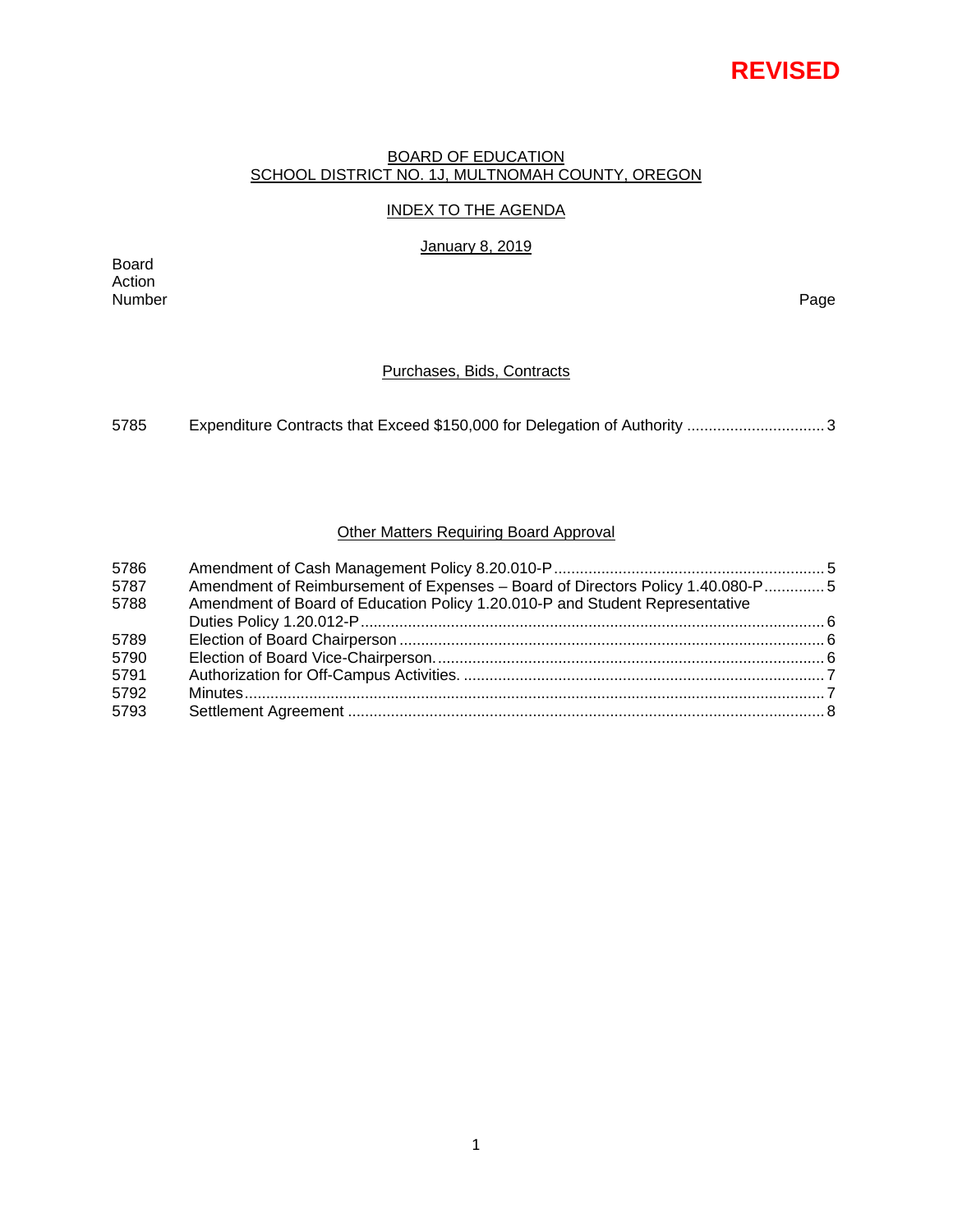Purchases, Bids, Contracts

Resolution Number 5785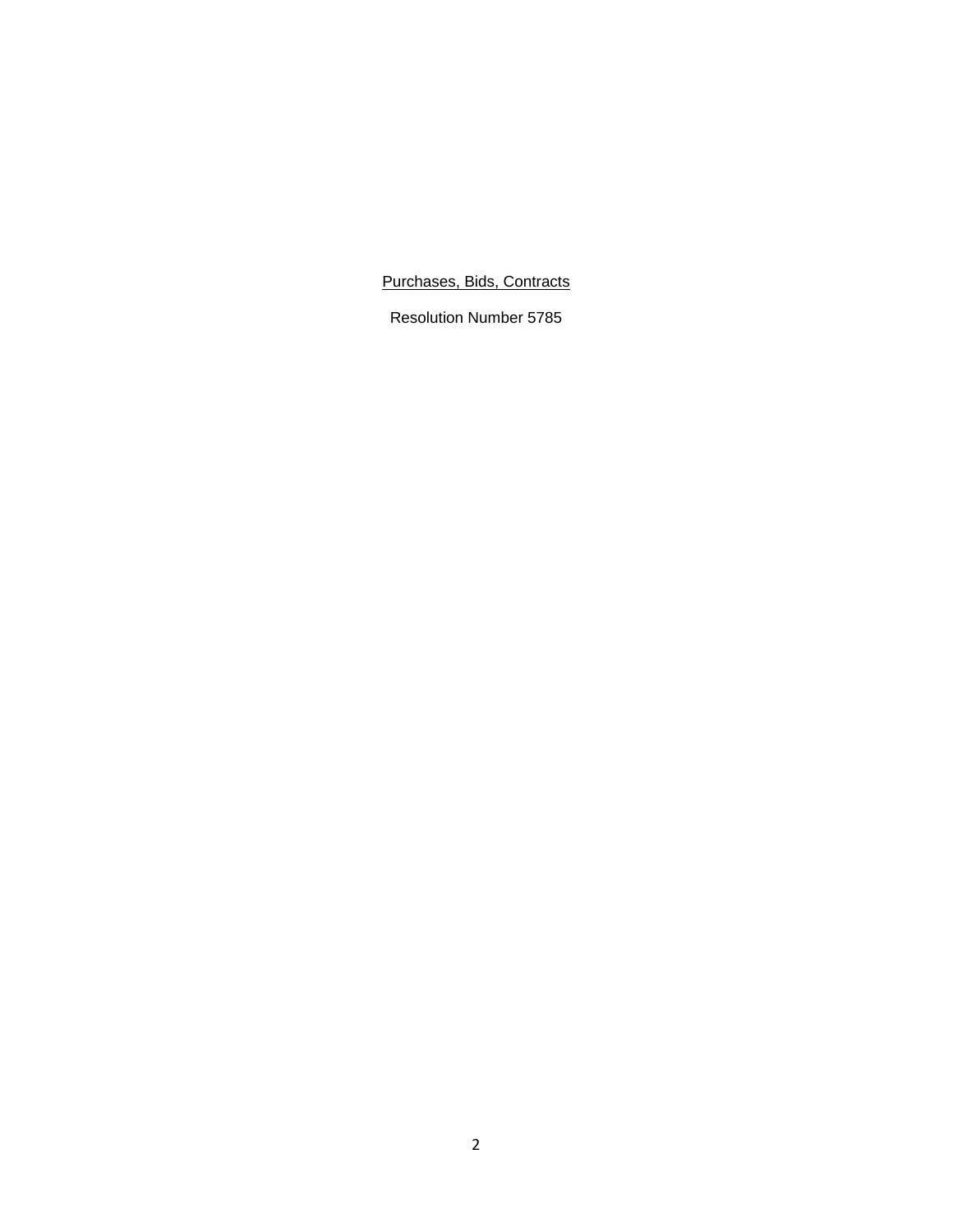#### Expenditure Contracts that Exceed \$150,000 for Delegation of Authority

## **RECITAL**

Portland Public Schools ("District") Public Contracting Rules PPS-45-0200 ("Authority to Approve District Contracts; Delegation of Authority to Superintendent") requires the Board of Education ("Board") enter into contracts and approve payment for products, materials, supplies, capital outlay, equipment, and services whenever the total amount exceeds \$150,000 per contract, excepting settlement or real property agreements. Contracts meeting this criterion are listed below.

## **RESOLUTION**

The Superintendent recommends that the Board approve these contracts. The Board accepts this recommendation and by this resolution authorizes the Deputy Clerk to enter into the following agreements.

| Contractor                     | Contract<br>Term                                                                                                        | <b>Contract Type</b>                 | <b>Description of Services</b>                                                                                                                         | Contract<br>Amount                                                  | Responsible<br>Administrator,<br><b>Funding Source</b> |
|--------------------------------|-------------------------------------------------------------------------------------------------------------------------|--------------------------------------|--------------------------------------------------------------------------------------------------------------------------------------------------------|---------------------------------------------------------------------|--------------------------------------------------------|
| <b>Black Parent Initiative</b> | 1/9/19<br>through<br>6/30/19<br>Option to<br>renew for<br>five<br>additional<br>one-year<br>terms<br>through<br>6/30/24 | <b>Personal Services</b><br>PS 67265 | Provide parents/caregivers<br>engagement services targeted<br>to increase two-way<br>communications and learning at<br>three schools.<br>RFP 2016-2199 | Original Term:<br>\$128,250<br>Total with<br>renewals:<br>\$769,500 | D. Minoo<br><b>Fund 101</b><br>Dept. 5431              |

#### **NEW CONTRACTS**

## **NEW INTERGOVERNMENTAL AGREEMENTS ("IGAs")**

| Contractor                               | Contract<br>Term             | <b>Contract Type</b>                        | <b>Description of Services</b>                                        | Contract<br>Amount | Responsible<br>Administrator,<br><b>Funding Source</b>    |
|------------------------------------------|------------------------------|---------------------------------------------|-----------------------------------------------------------------------|--------------------|-----------------------------------------------------------|
| <b>Portland Public</b><br><b>Schools</b> | 7/1/18<br>through<br>6/30/19 | Intergovernmental<br>Agreement<br>IGA 67341 | Columbia Regional Program<br>will provide autism support<br>services. | \$1,006,104        | Y. Curtis<br><b>Fund 205</b><br>Dept. 5414<br>Grant G1700 |

## **AMENDMENTS TO EXISTING CONTRACTS**

| <b>Contractor</b>      | Contract<br>Term             | <b>Contract Type</b>                                | <b>Description of Services</b>                                                                                          | Contract<br>Amount,<br>Amendment<br>Amount | <b>Responsible</b><br>Administrator,<br><b>Funding Source</b> |
|------------------------|------------------------------|-----------------------------------------------------|-------------------------------------------------------------------------------------------------------------------------|--------------------------------------------|---------------------------------------------------------------|
| <b>Prospect Studio</b> | 8/9/18<br>through<br>6/28/19 | <b>Personal Services</b><br>PS 66699<br>Amendment 1 | This amendment extends the<br>end date and adds funds to<br>encompass additional Board<br>interaction.<br>RFP 2018-2487 | \$229,100<br>\$59,100                      | S. Soden<br><b>Fund 101</b><br>Dept. 5402                     |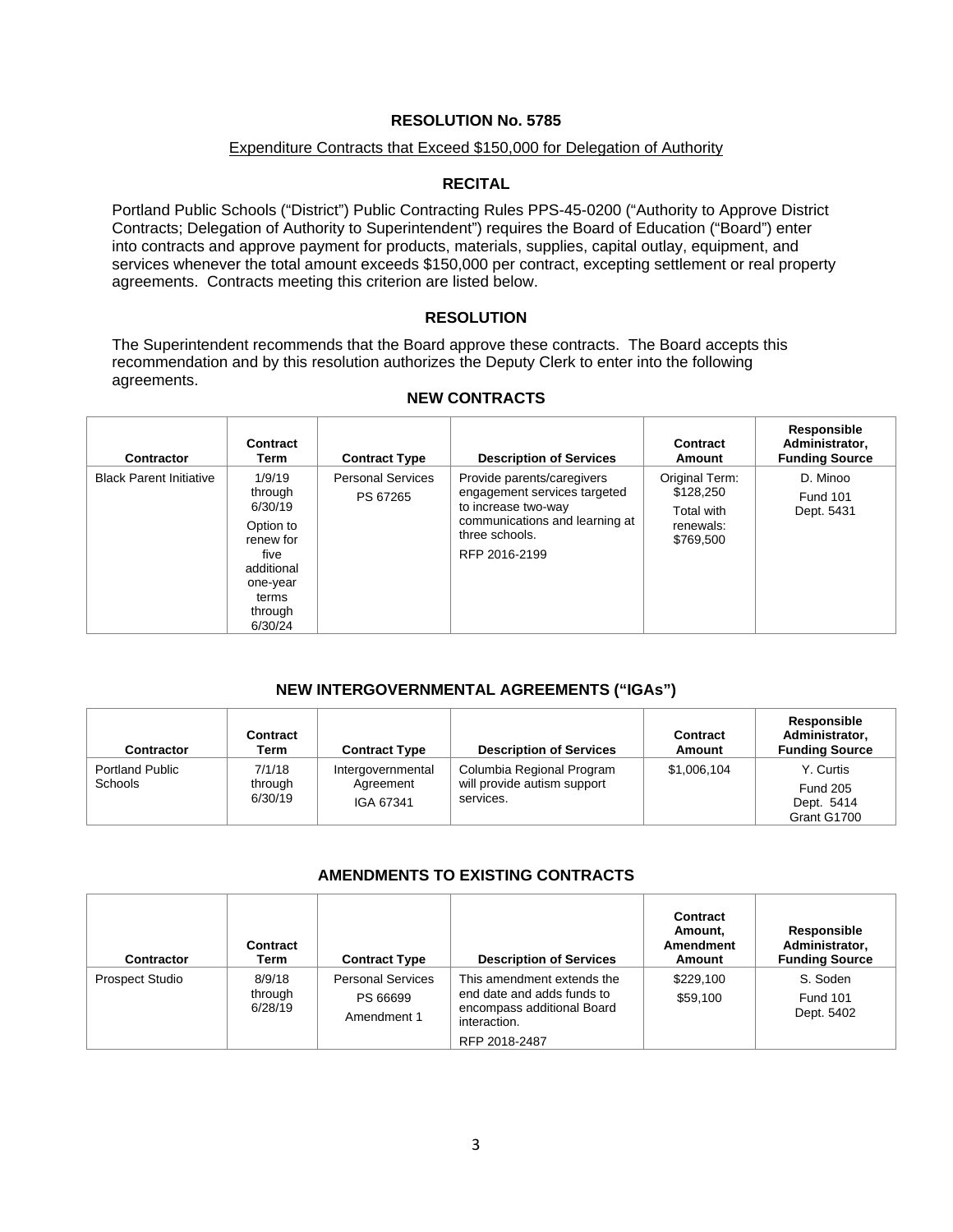## Other Matters Requiring Board Approval

Resolution Numbers 5786 through 5793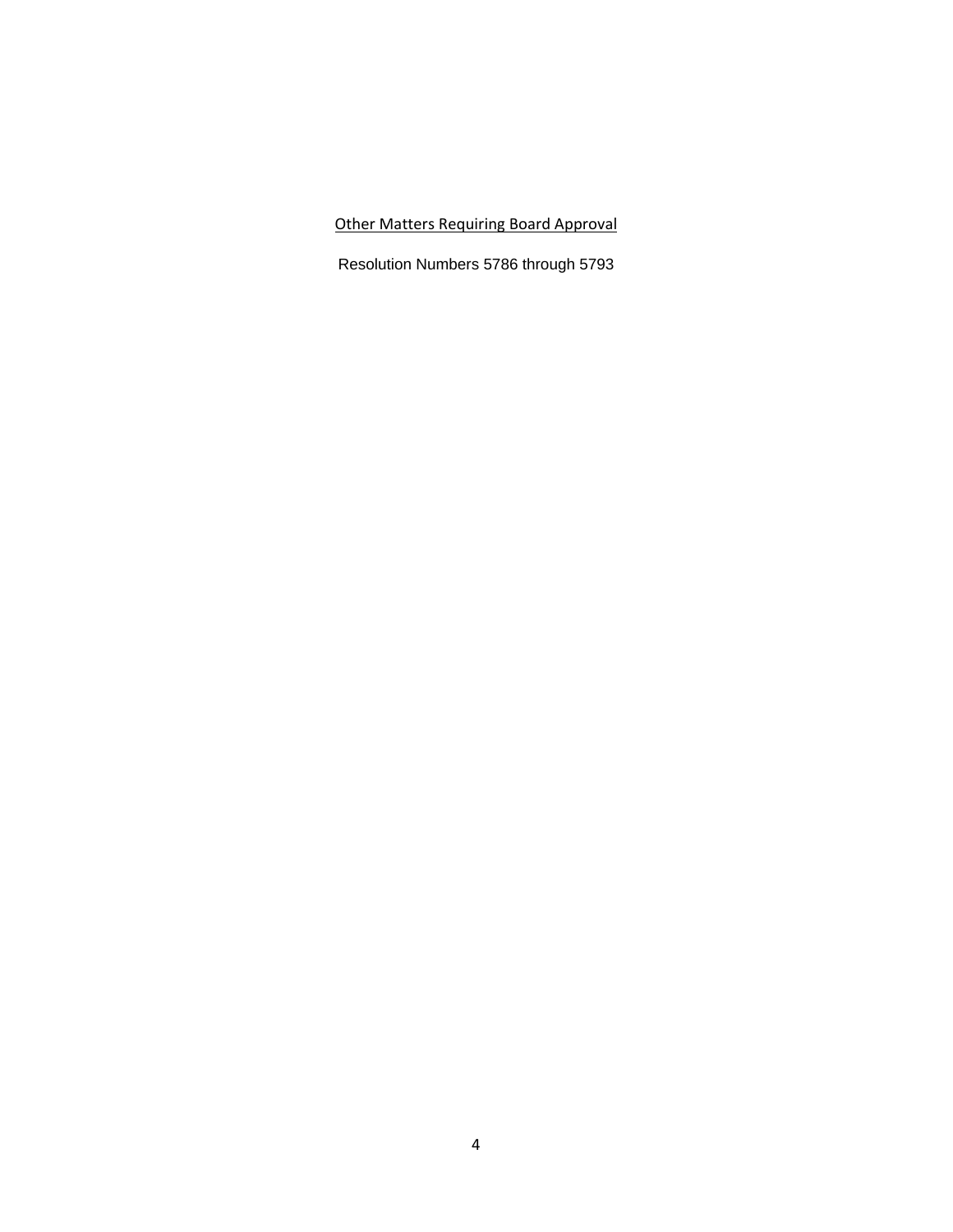#### Amendment of Cash Management Policy 8.20.010-P

## **RECITALS**

- A. On November 29, 2018, the Board Policy & Governance Committee reviewed and considered amendment of the Cash Management Policy 8.20.010-P.
- B. On December 11, 2018, the Board presented the first reading of the amended Cash Management Policy.
- C. Per District policy, the public comment was open for at least 21 days, and no public comments were received.

#### **RESOLUTION**

The Board hereby amends the Cash Management Policy 8.20.010-P.

## **RESOLUTION No. 5787**

#### Amendment of Reimbursement of Expenses—Board of Directors Policy 1.40.080-P

#### **RECITALS**

- A. On November 29, 2018, the Board Policy & Governance Committee reviewed and considered amendment of the Reimbursement of Expenses—Board of Directors Policy 1.40.080-P.
- B. On December 11, 2018, the Board presented the first reading of the amended Reimbursement of Expenses—Board of Directors Policy.
- C. Per District policy, the public comment was open for at least 21 days, and no public comments were received.

#### **RESOLUTION**

The Board hereby amends the Reimbursement of Expenses—Board of Directors Policy 1.40.080-P.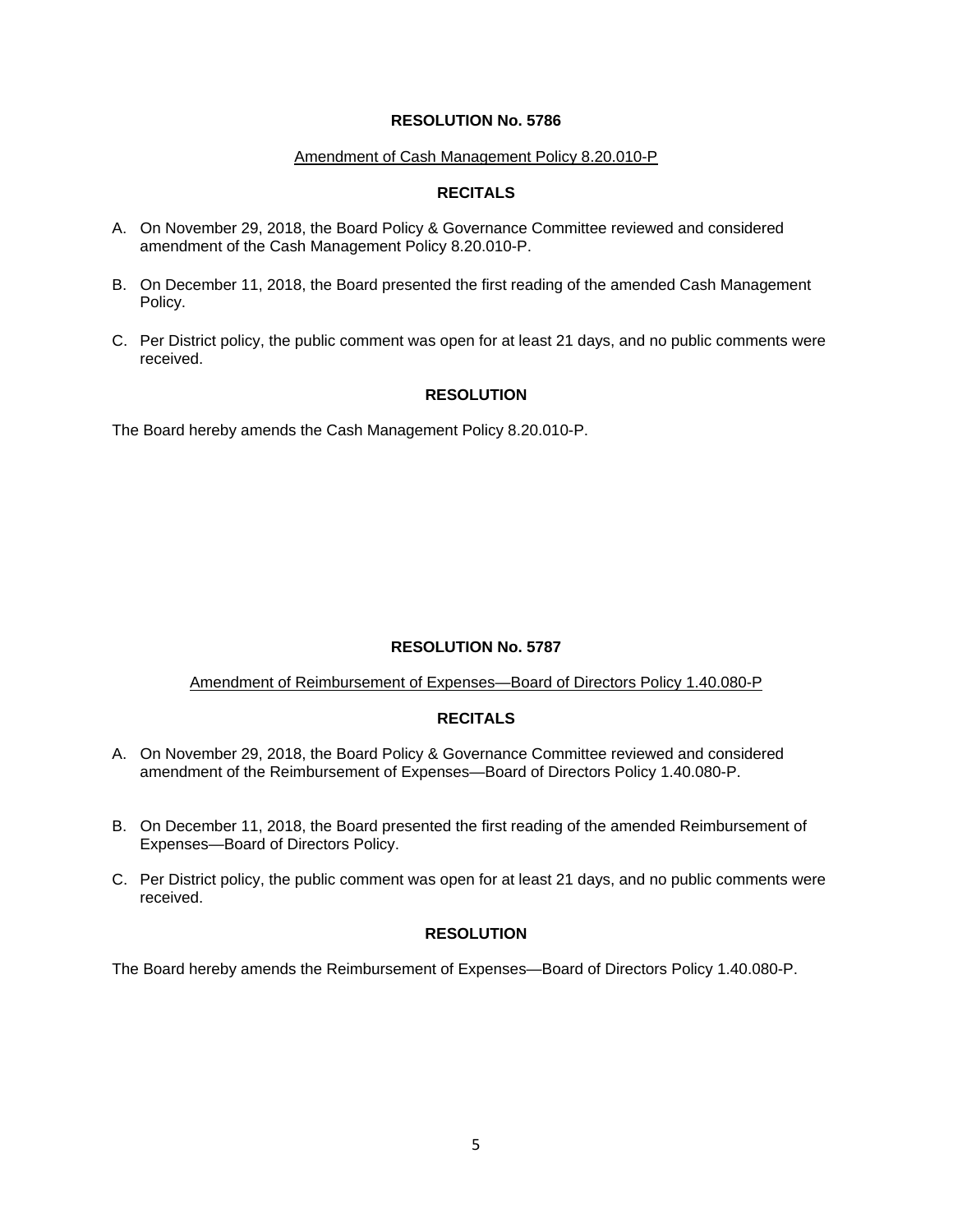#### Amendment of Board of Education Policy 1.20.010-P and Student Representative Duties Policy 1.20.012-P

#### **RECITALS**

- A. On November 29, 2018, the Board Policy & Governance Committee reviewed and considered amendment of the Board of Education Policy 1.20.010-P and Student Representative Duties Policy 1.20.012-P.
- B. On December 11, 2018, the Board presented the first reading of the amended Board of Education and Student Representative Duties policies.
- C. Per District policy, the public comment was open for at least 21 days, and no public comments were received.

#### **RESOLUTION**

The Board hereby amends the Board of Education Policy 1.20.010-P and the Student Representative Duties Policy 1.20.012-P.

.

#### **RESOLUTION No. 5789**

#### Election of Board Chairperson

Director **Director Example 2** is hereby elected Chairperson of the Board for the period January 9, 2019, until the first regular meeting of the Board in July 2019, and until, respectively, his/or her successor is elected.

#### **RESOLUTION No. 5790**

#### Election of Board Vice-Chairperson

Director **Director Example 2** is hereby elected Vice-Chairperson of the Board for the period January 9, 2019, until the first regular meeting of the Board in July 2019, and until, respectively, his/or her successor is elected.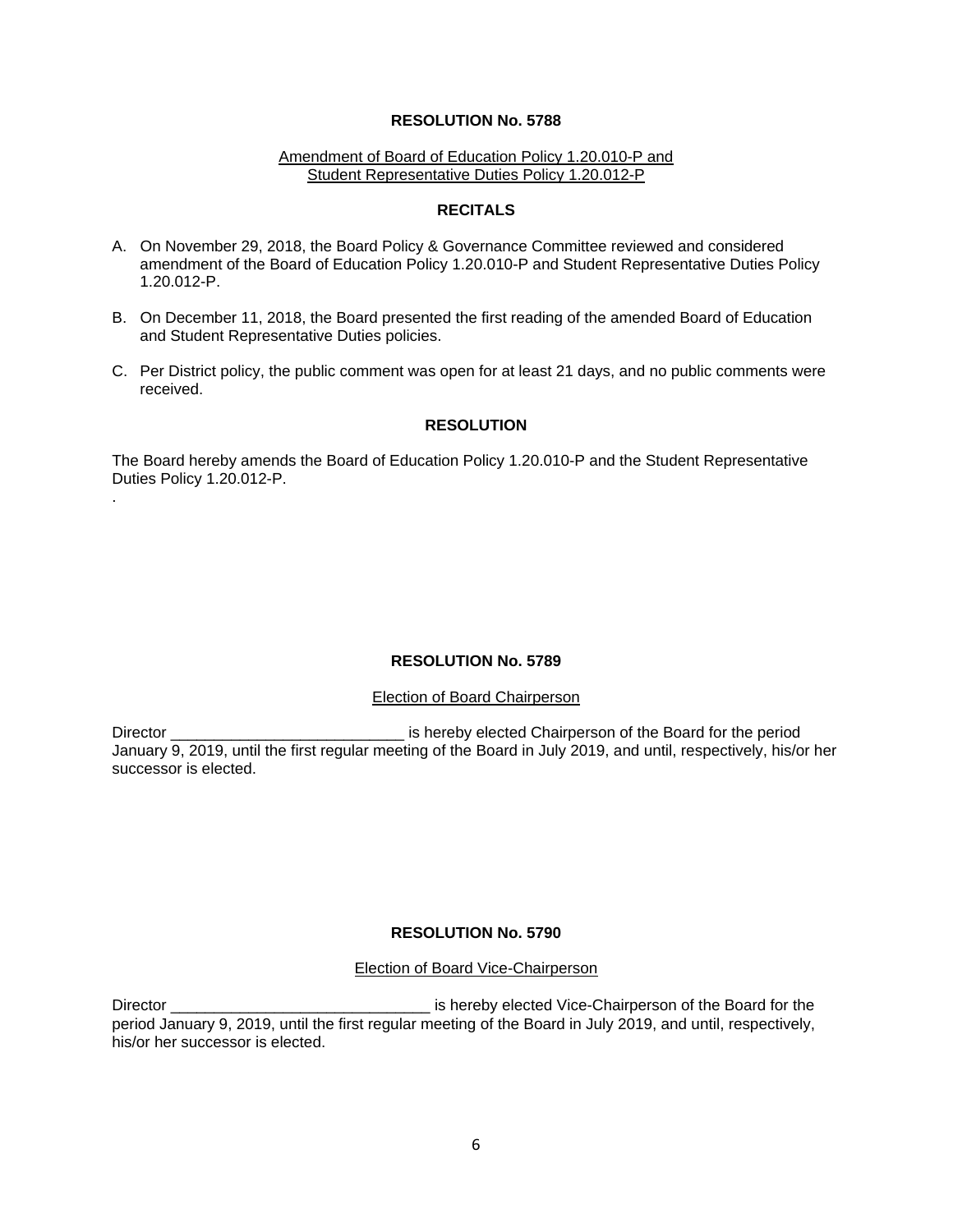#### Authorization for Off-Campus Activities

## **RECITAL**

Portland Public Schools ("District") Policy 6.50.010-P ("Off-Campus Activities") requires the Board of Education ("Board") consent to student out-of-state travel.

#### **RESOLUTION**

The Board has reviewed the request for out-of-state travel. All required documents have been submitted to the Risk Management Department. The Superintendent recommends that the Board consent to the student out-of-state travel for the below request:

| Date(s)                    | School, Course, and<br><b>Number of Students</b>                                   | <b>Purpose of Travel</b>                                                                                           | <b>Travel</b><br><b>Destination</b>       | <b>Estimated Cost</b>     |
|----------------------------|------------------------------------------------------------------------------------|--------------------------------------------------------------------------------------------------------------------|-------------------------------------------|---------------------------|
| $4/11/2019 -$<br>4/26/2019 | Hosford Middle School,<br>Mandarin Immersion 8 <sup>th</sup><br>grade, 33 students | Utilize Mandarin language skills<br>and conduct field studies.<br>conduct research, create a<br>video documentary. | Suzhou, China                             | \$2,045.00 per<br>student |
| $2/15/19 -$<br>2/16/19     | Grant HS Track & Field<br>Team                                                     | Compete & gain exposure to<br>collegiate athletic opportunities.                                                   | Univ of<br>Washington,<br>Walla Walla, WA | \$110 per student         |
| $4/5/19 -$<br>4/8/19       | Wilson HS Band                                                                     | College visits, workshops,<br>clinics, viewing professional<br>performances                                        | USC.<br>Philharmonic.<br>Disneyland       | \$900 per student         |

#### **AUTHORIZATION FOR OFF-CAMPUS ACTIVITIES**

## **RESOLUTION No. 5792**

Minutes

The following minutes are offered for adoption:

December 11 and 18, 2018